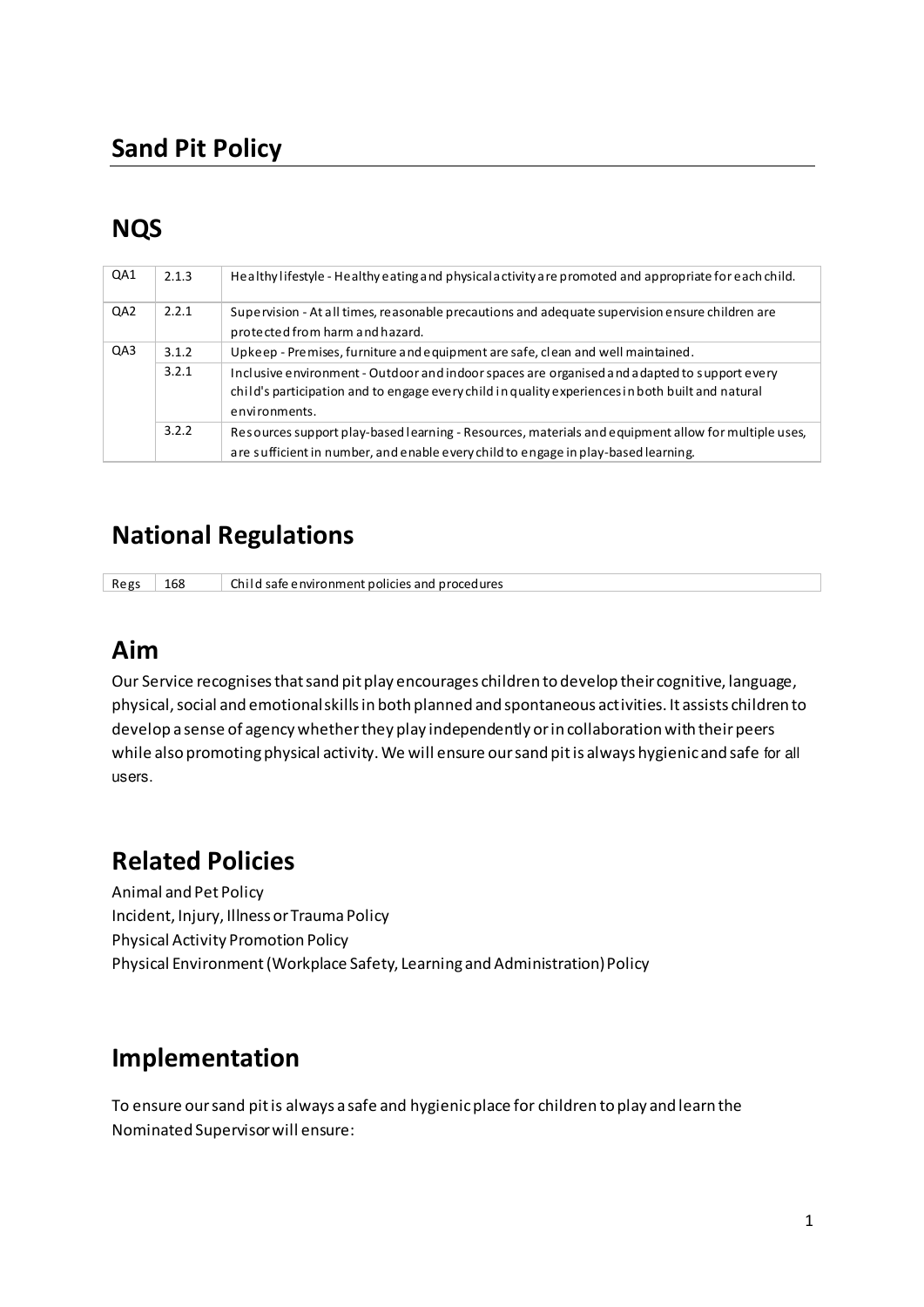- our sandpit has adequate drainage and can comfortably accommodate the number of children at our service. Adequate drainage includes the installation of a drainage membrane separating the sand from the gravel sub base or agriculture pipes.
- we use timber which has not been treated with Copper Chromium Arsenate (CCA).
- we use washed beach or river sand. Builders' /brick sand is not suitable.
- the sand is at least 500mm deep, and replenish the sand when it drops 100mm below the top edge of the sandpit.
- any natural elements we may incorporate into the sandpit (eg boulders) are positioned so they are stable, cannot be moved and have their sharp edges removed or rounded off. Boulders should be large enough to sit on or be used as building platforms.
- the sandpit is adequately shaded when used by children, and that our shade structures can be removed so sunshine can disinfect the sand.
- we clean the sand by regularly exposing it to sunshine and fresh air which are the most effective disinfectants.
- we rake sand pits before use and at regular intervals each day and carefully remove and dispose of any contaminated sand or dangerous/ foreign matter such as sharp objects or animal or human faeces and urine which could cause illness or infection in children or educators.
- we turn the sand over monthly to aerate it.
- change the sand at least annually but preferably every 6 months.
- remove toys from the sandpit at the end of each day.
- cover sand pits closely when they are not in use to prevent contamination with animal faeces and sharp or dangerous objects.
- ensure children and adults wash their hands with soap and water after playing in the sandpit.

The Nominated Supervisor will prepare a roster of educators who have responsibility for raking and turning the sand, and removing toys and covering the sand pit at the end of each day.

If sand is contaminated by animal or human faeces, blood or other body fluids an educator who has been supervising the children will immediately remove all children from the sandpit and then:

- Use a shovel and dispose of the contaminated sand in a plastic bag. Educators will wear suitable protective clothing eg gloves.
- Rake remaining sand at regular intervals during the day and leave exposed to the sun.
- Change sand completely if it is contaminated extensively.